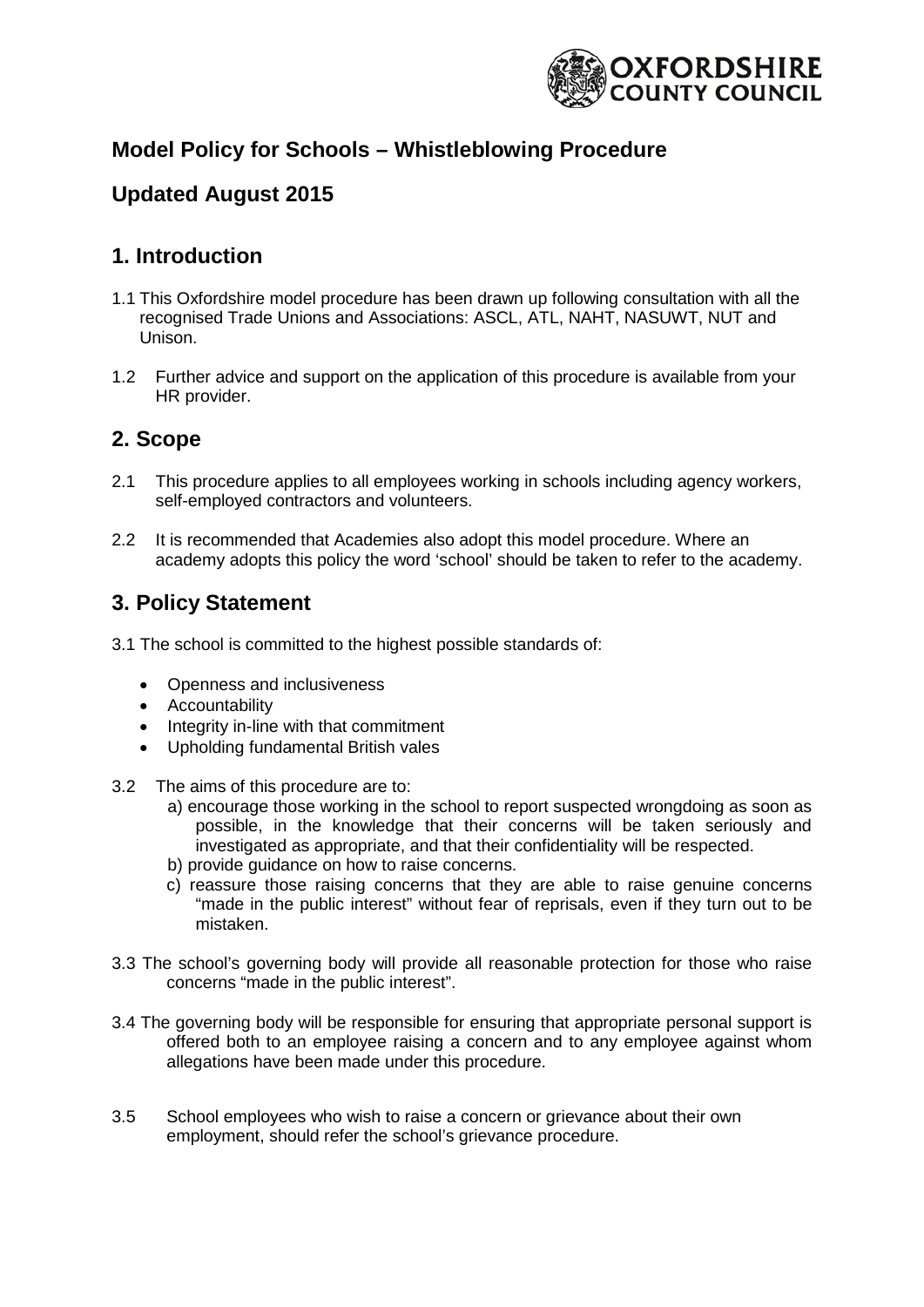### **4. What is 'Whistleblowing'?**

- 4.1 'Whistleblowing' is defined as 'raising concerns about misconduct within an organisation or within an independent structure associated with it' (Nolan Committee on Standards in Public Life). In the legislation it is called a protected disclosure. The Public Interest Disclosure Act 1998 (PIDA 1988) protects employees from suffering a detriment in their employment or being dismissed by their employer if they make disclosures in accordance with the legislation.
- 4.2 An employee has certain common law confidentiality obligations to their employer. However, in a limited set of circumstances whistleblowing may override these obligations if an employee reveals information about their employment or the work of the School. This guidance sets out the circumstances under which these disclosures may lawfully be made
- 4.3 A concern must relate to something which:
	- a) is a breach of the school's policies; or
	- b) falls below established standards or practice; or
	- c) amounts to improper conduct, including something that may be:
		- a breach of the law
		- a failure to comply with a legal obligation
		- a possible miscarriage of justice
		- a Health & Safety risk
		- damaging the environment
		- misuse of public money
		- corruption or unethical conduct
		- abuse of pupils, students or other users, including undermining of fundamental British values or promoting radical and extremist views
		- deliberate concealment of any of these matters
		- any other substantial and relevant concern
		- breach of the teachers standards
- 4.4. These issues could have arisen in the past, be currently happening or likely to happen in the future. The law does not protect an employee who would be breaking the law in making the disclosure.
- 4.5 If you have a serious concern it should be reported using the following procedure.

### **5. How to Raise a Concern ('Whistleblowing')**

5.1 All concerns will be treated sensitively and with due regard to confidentiality and where possible every effort will be made to protect your identity if you so wish. Nevertheless, this information will need to be passed on to those with a legitimate need to have this information and it may be necessary for you to provide a written statement or act as a witness in any subsequent disciplinary proceedings or enquiry. This will always be discussed with you first.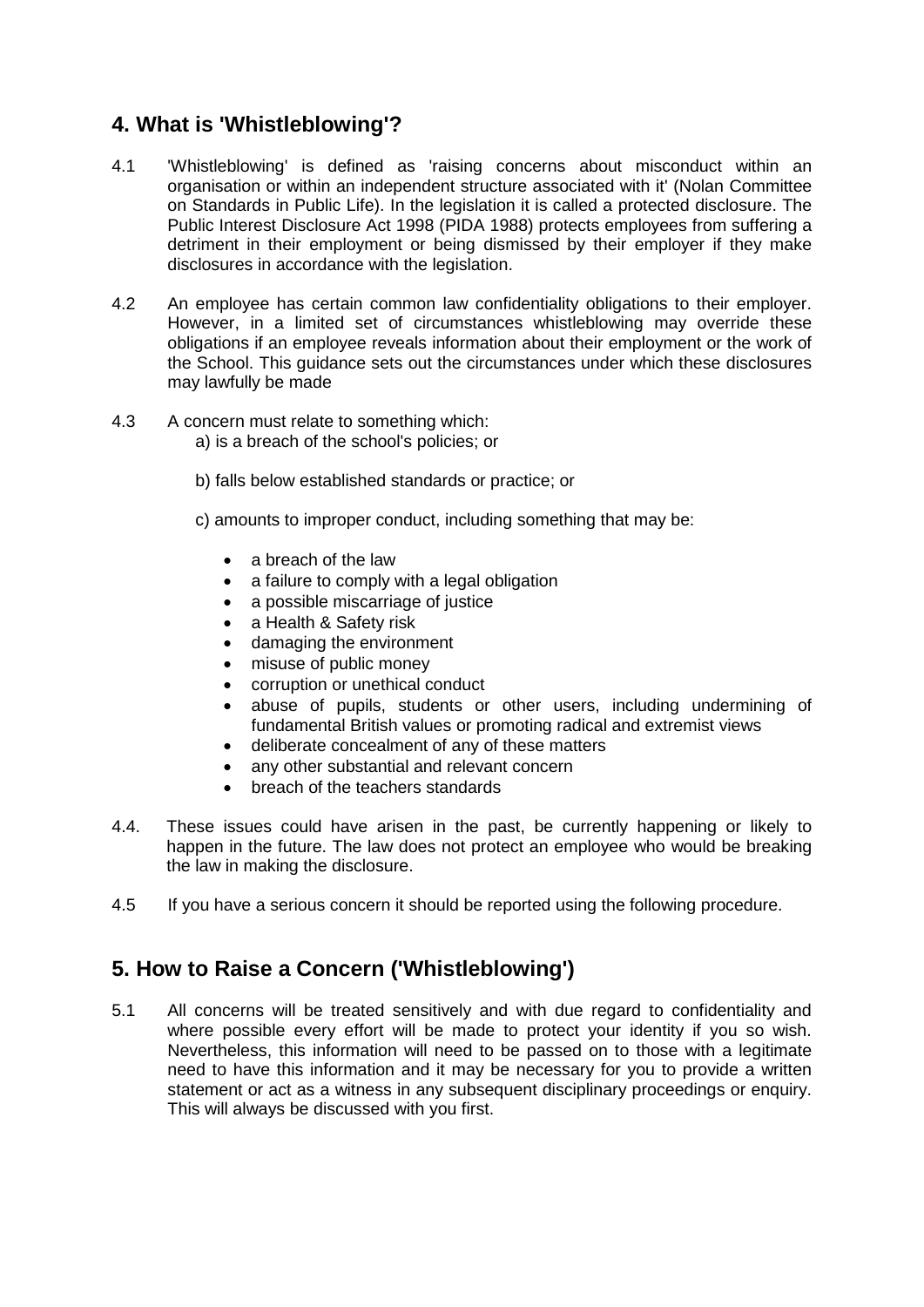5.2 Where concerns are expressed anonymously the Headteacher in consultation with Chair of Governors will decide how to proceed. An investigation may be carried out, depending on the nature of the allegations and the evidence/information presented.

### **6. Step 1**

- 6.1 If you wish to raise a concern you should normally raise it with your line manager. This can be in person or in writing.
- 6.2 The school recognises that sometimes it may be inappropriate for you to approach your line manager with your concern. In these circumstances, a number of alternatives are available depending on the nature of your concern. You can contact any of the following:
	- Headteacher
	- Chair of Governors/Academy Trust
	- Schools' HR Team
	- Oxfordshire County Council, Director of Children, Education and Families
	- Trade union
- 6.3 Although you are not expected to prove beyond doubt the truth of your concerns, you will need to demonstrate that you have sufficient evidence or other reasonable grounds to raise them.
- 6.4 You may wish to obtain advice from a trade union representative or a colleague. You may choose to be represented by a trade union representative or colleague at any meetings that are required.

### **7. Step 2**

- 7.1 The person with whom you have raised your concern will acknowledge its receipt as soon as possible and will write to you within 10 days to let you know how your concern will be dealt with.
- 7.2 The information you can then expect to receive is:
	- an indication of how the concern will be dealt with
	- an estimate of how long it will take to provide a final response
	- whether any initial enquiries have been made
	- whether further investigations will take place, and if not why not
	- information about support available for you
- 7.3 The person with whom you have raised your concern will at the same time notify Schools' HR that a whistleblowing allegation has been made.
- 7.4 Advice on dealing with concerns is available from the Schools' HR team, the council's Legal or Financial Services.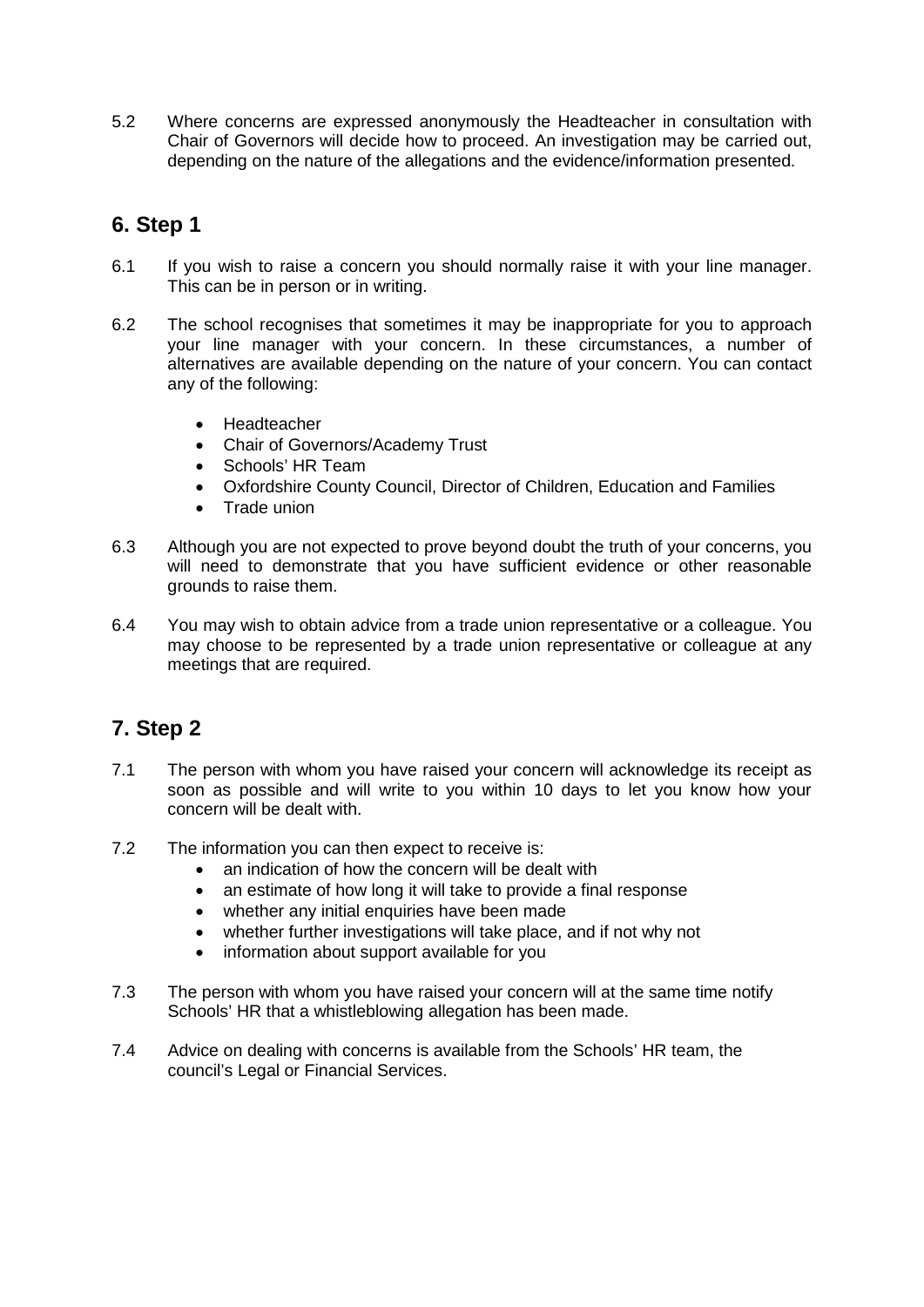### **8. Step 3**

- 8.1 Initial enquiries will be made to decide whether an investigation is appropriate. Where an investigation is necessary, it may take the form of one or more of the following:
	- an internal investigation by the Headteacher or a governor, which may, for example, take the form of a disciplinary investigation
	- an investigation by the Internal Audit Service
	- a referral to the Police
	- the setting up of an external independent inquiry

### **9. Step 4**

- 9.1 You will be informed of the outcome of any investigation, in writing, and/or of any action taken, subject to the constraints of confidentiality and the law.
- 9.2 If you do not feel your concern has been addressed adequately you may raise it with an independent body such as one of the following as appropriate:
	- your trade union
	- the Citizens Advice Bureau
	- a relevant professional body or regulatory organisation
	- a relevant voluntary organisation
	- the Police
	- the Local Government Ombudsman
	- **Oxfordshire Racial Equality Council**
	- Equality and Human Rights Commission

(See Annex 2 for further details).

- 9.3 You must make a disclosure "in the public interest"; and in the circumstances it must be reasonable for you to make the disclosure.
- 9.4 If there is an issue of an exceptionally serious nature which you believe to be substantially true, then you may disclose the issue to someone other than those listed in paragraph 9.2. In determining whether it is reasonable for you to have made a disclosure the identity of the person to whom the disclosure is made will be taken into account. Disclosures to anyone outside of the recognised bodies specified in 9.2 may not be protected disclosures under the Act.
- 9.5 You have a duty to the School not to disclose confidential information. This does not prevent you from seeking independent advice at any stage or from discussing the issue with the charity Public Concern at Work on 020 7404 6609 and www.pcaw.co.uk in accordance with the provisions of the Public Interest Disclosure Act 1998.

### **10. Review and Reporting of the Procedure**

10.1 For maintained and voluntary controlled school's Oxfordshire County Council's Chief Executive, as Head of the Paid Service, and the County Solicitor, as the Council's Monitoring Officer, have overall responsibility for this procedure. School Governing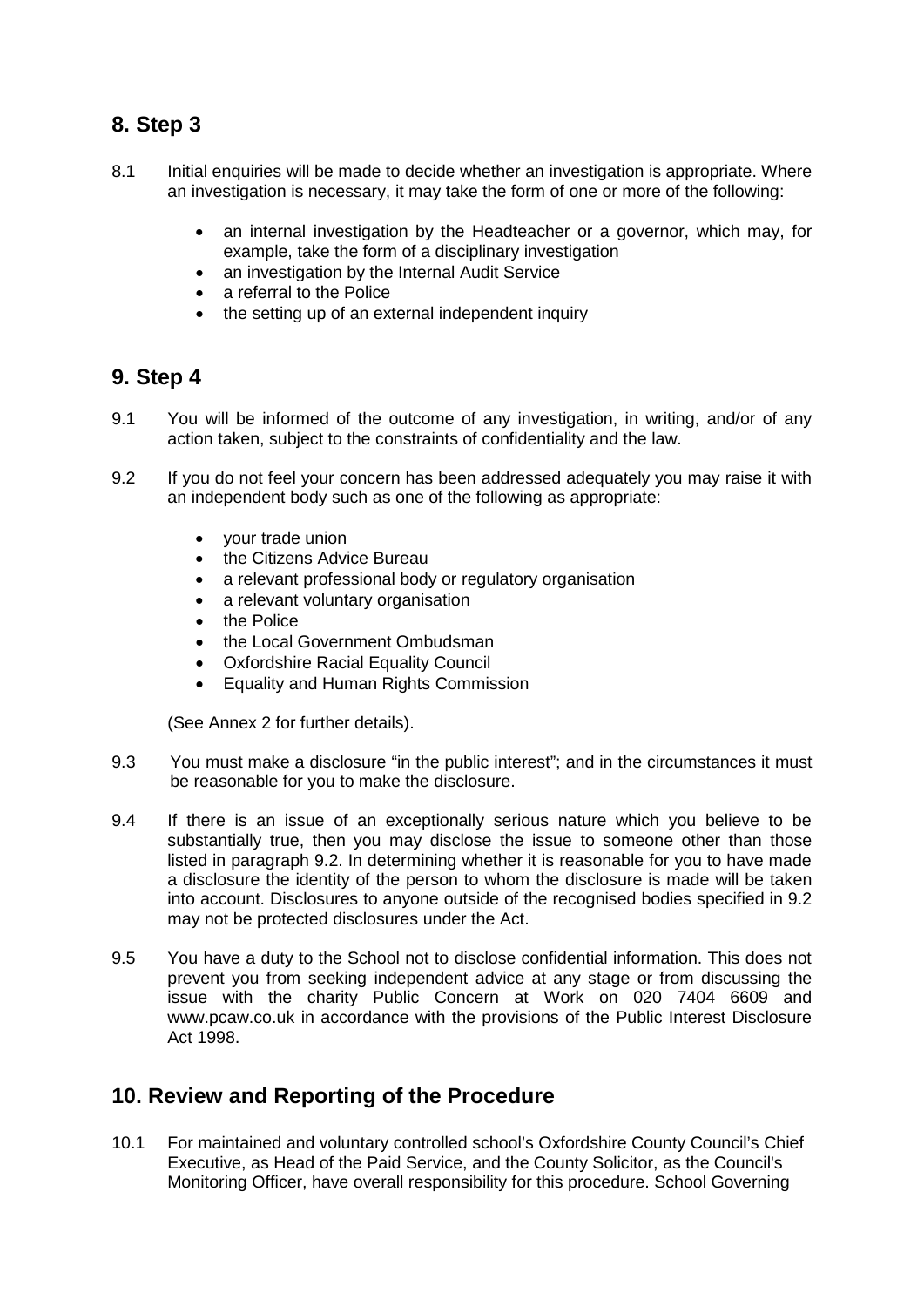Bodies are responsible for the management of services and staff within their school. For voluntary aided and foundation schools the responsibility will lie with the Governing Body, and for academies with the Academy Trust.

- 10.1 This procedure has been reviewed with reference to equalities, human rights and discrimination legislation. Confidential monitoring of the procedures is undertaken in order to gather data to help establish whether the procedure is operated in a fair and consistent manner. In undertaking monitoring the School will not identify individuals.
- 10.2 This procedure will be regularly reviewed by the Monitoring Officer to ensure that it continues to remain compliant and meets the needs of Schools and those working in schools.

Responsible Officer: Monitoring Officer

Date:

Review Date: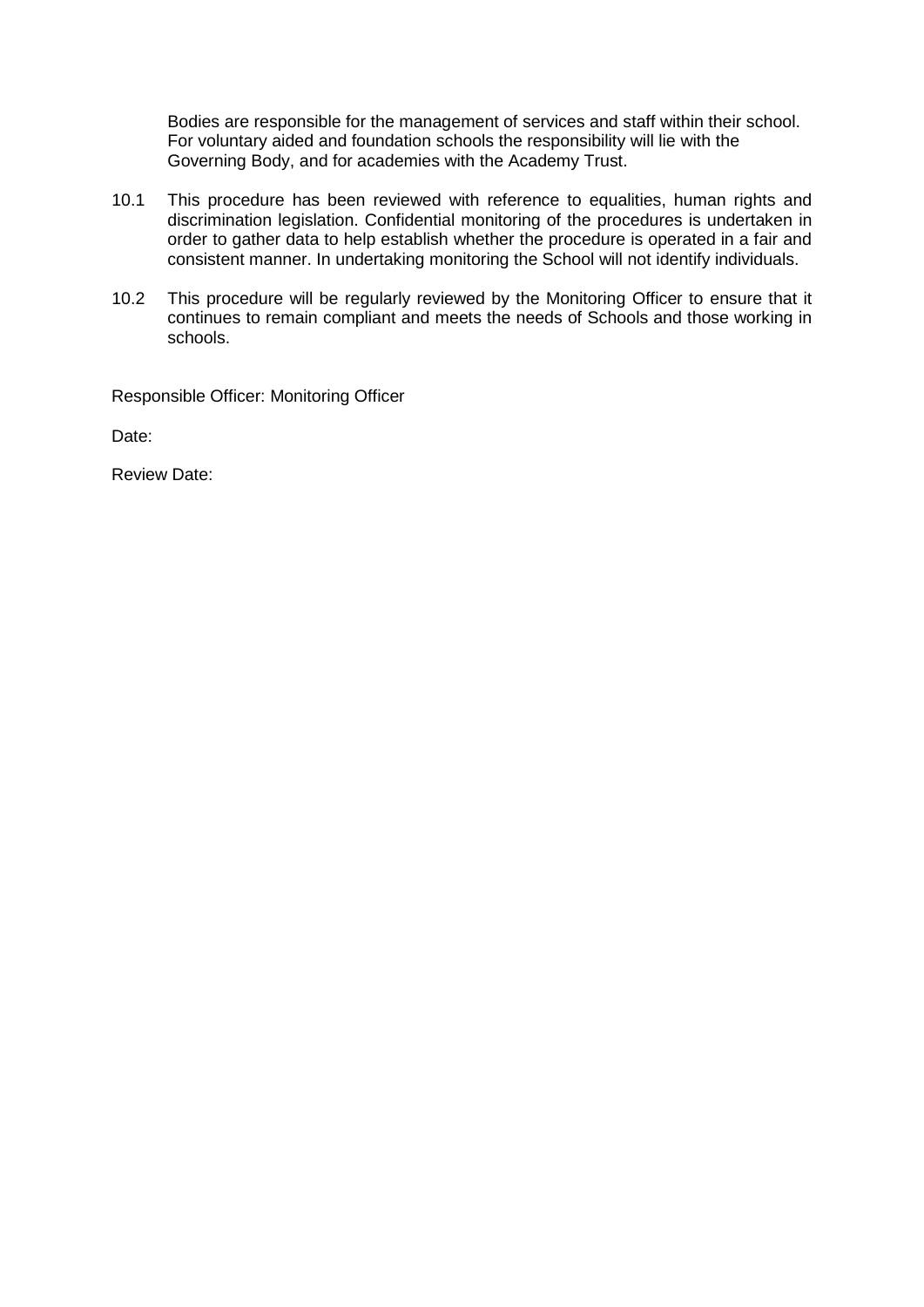# **Contact Details (Oxfordshire County Council)**

**Your Schools HR Provider**

| <b>Assistant Chief Executive/Chief</b><br><b>Finance Officer</b> | Tel no: 01865 816399<br>Email: sue.scane@Oxfordshire.gov.uk<br>Address: County Hall, New Road, Oxford. 0X1 1TH<br>Web site: www.oxfordshire.gov.uk     |
|------------------------------------------------------------------|--------------------------------------------------------------------------------------------------------------------------------------------------------|
| <b>Chief Internal Auditor</b>                                    | Tel no: 01865 323875<br>Email: jan.dyson@oxfordshire.gov.uk<br>Address: County Hall, New Road, Oxford. OX1 1TH<br>Web site: www.oxfordshire.gov.uk     |
| <b>County Solicitor/Monitoring</b><br><b>Officer</b>             | Tel no: 01865 323907<br>Email: peter.clark@oxfordshire.gov.uk<br>Address: County Hall, New Road, Oxford. OX1 1ND<br>Web site: www.oxfordshire.gov.uk   |
| <b>Head of Human Resources</b>                                   | Tel no. 01865 815191<br>Email: steve.munn@oxfordshire.gov.uk<br>Address: County Hall, New Road, Oxford. OX1 1ND<br>Web site: www.oxfordshire.gov.uk    |
| <b>Chief Executive</b>                                           | Tel no: 01865 815330<br>Email: Joanna.simons@oxfordshire.gov.uk<br>Address: County Hall, New Road, Oxford. OX1 1ND<br>Web site: www.oxfordshire.gov.uk |
| <b>Directors</b>                                                 | <b>Tel/email</b>                                                                                                                                       |
| <b>Chief Executive's Office</b>                                  | 01865 816399<br>sue.scane@Oxfordshire.gov.uk                                                                                                           |
| <b>Children, Education &amp; Families</b>                        | 01865 815122<br>jim.leivers@oxfordshire.gov.uk                                                                                                         |
| <b>Social Services</b>                                           | 01865 323574<br>john.jackson@oxfordshire.gov.uk                                                                                                        |
| <b>Public Health</b>                                             | 01865 810163<br>jonathan.mcwilliam@Oxfordshire.gov.uk                                                                                                  |
| Environment & Economy                                            | 01865 815827<br>huw.jones@oxfordshire.gov.uk                                                                                                           |